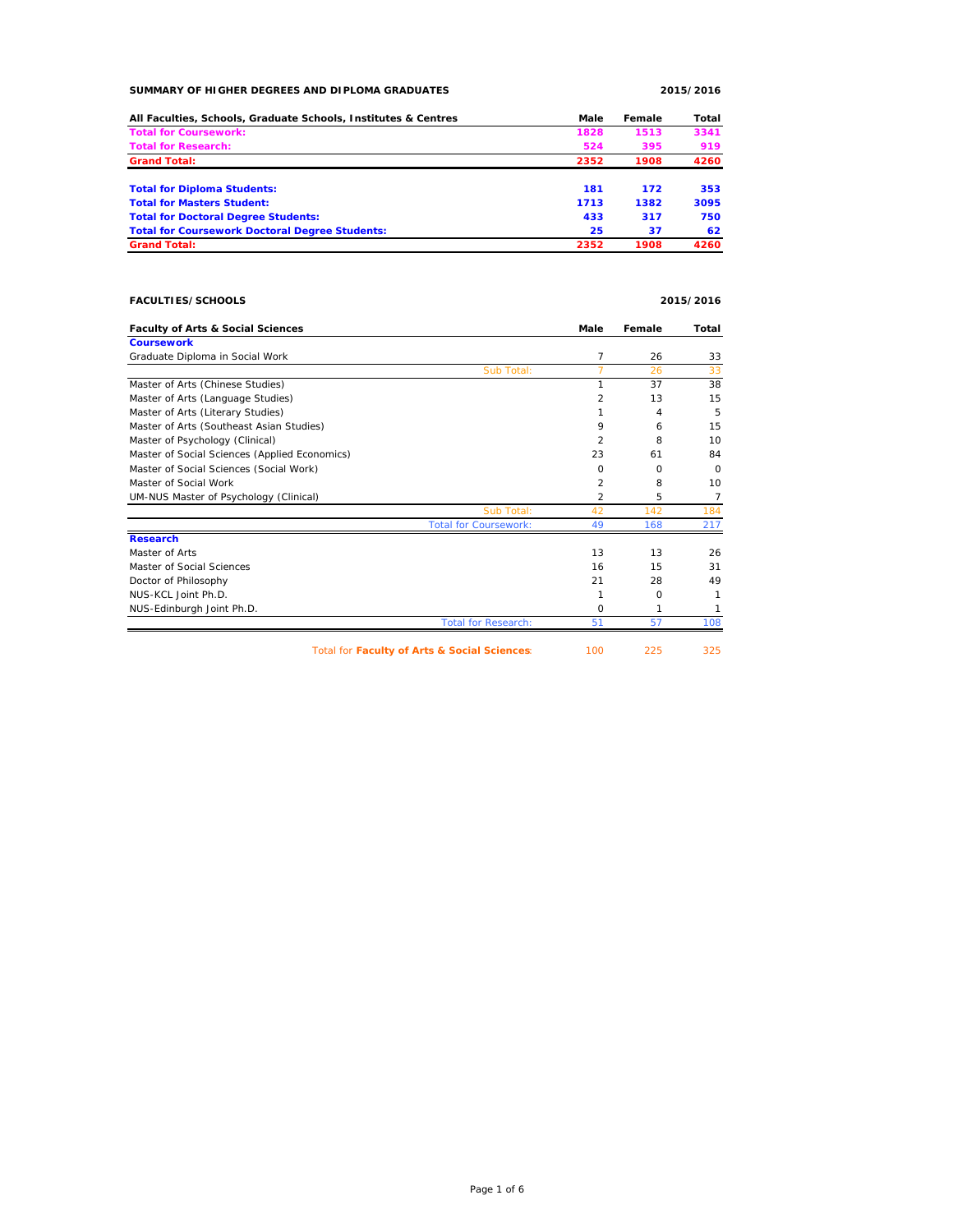| <b>School of Business</b>                                                                 | Male           | Female              | Total          |
|-------------------------------------------------------------------------------------------|----------------|---------------------|----------------|
| <b>Coursework</b>                                                                         |                |                     |                |
| Asia-Pacific Executive MBA (Conducted in Chinese)<br>Asia-Pacific Executive MBA (English) | 31<br>25       | 9<br>$\overline{7}$ | 40<br>32       |
| International Master of Business Administration                                           | $\overline{2}$ | 3                   | 5              |
| Master of Business Administration                                                         | 94             | 50                  | 144            |
| Master of Business Administration (with NGS PhD)                                          | $\mathbf{1}$   | $\circ$             | $\mathbf{1}$   |
| Master of Science (Management)                                                            | 14             | 11                  | 25             |
| NUS-HEC M.B.A.                                                                            | 5              | $\Omega$            | 5              |
| NUS-Yale Master of Business Administration                                                | 2              | $\overline{4}$      | 6              |
| S3 Asia Master of Business Administration                                                 | 10             | 4                   | 14             |
| <b>UCLA-NUS Executive MBA</b>                                                             | 30             | $\overline{7}$      | 37             |
| <b>Total for Coursework:</b>                                                              | 236            | 101                 | 337            |
| <b>Research</b>                                                                           |                |                     |                |
| Master of Science (Business)                                                              | $\mathbf{1}$   | 1                   | $\overline{2}$ |
| Doctor of Philosophy                                                                      | $\overline{7}$ | $\overline{7}$      | 14             |
| <b>Total for Research:</b>                                                                | 8              | 8                   | 16             |
| <b>Total for School of Business:</b>                                                      | 244            | 109                 | 353            |
| <b>School of Computing</b>                                                                | Male           | Female              | Total          |
| <b>Coursework</b>                                                                         |                |                     |                |
| Master of Computing                                                                       | 92<br>92       | 27<br>27            | 119<br>119     |
| <b>Total for Coursework:</b><br><b>Research</b>                                           |                |                     |                |
| Master of Science                                                                         | 3              | 2                   | 5              |
| Doctor of Philosophy                                                                      | 36             | 11                  | 47             |
| <b>Total for Research:</b>                                                                | 39             | 13                  | 52             |
| Total for School of Computing:                                                            | 131            | 40                  | 171            |
|                                                                                           |                |                     |                |
| <b>Faculty of Dentistry</b>                                                               | Male           | Female              | Total          |
| <b>Coursework</b>                                                                         | $\circ$        |                     |                |
| Graduate Diploma in Dental Implantology<br>Sub Total:                                     | $\overline{O}$ | 3<br>3              | 3<br>3         |
| Master of Dental Surgery (Endodontics)                                                    | $\mathbf{1}$   | 2                   | 3              |
| Master of Dental Surgery (Oral & Maxillofacial Surgery)                                   | 1              | 1                   | $\overline{c}$ |
| Master of Dental Surgery (Orthodontics)                                                   | 3              | 4                   | $\overline{7}$ |
| Master of Dental Surgery (Periodontology)                                                 | $\overline{2}$ | $\circ$             | $\overline{a}$ |
| Master of Dental Surgery (Prosthodontics)                                                 | $\circ$        | 3                   | 3              |
| Sub Total:                                                                                | $\overline{7}$ | 10                  | 17             |
| <b>Total for Coursework:</b>                                                              | $\overline{7}$ | 13                  | 20             |
| <b>Research</b>                                                                           |                |                     |                |
| Master of Science                                                                         | $\mathbf{1}$   | $\overline{2}$      | 3              |
| Doctor of Philosophy                                                                      | 1              | 2                   | 3              |
| <b>Total for Research:</b>                                                                | $\overline{2}$ | $\overline{A}$      | 6              |
| <b>Total for Faculty of Dentistry:</b>                                                    | 9              | 17                  | 26             |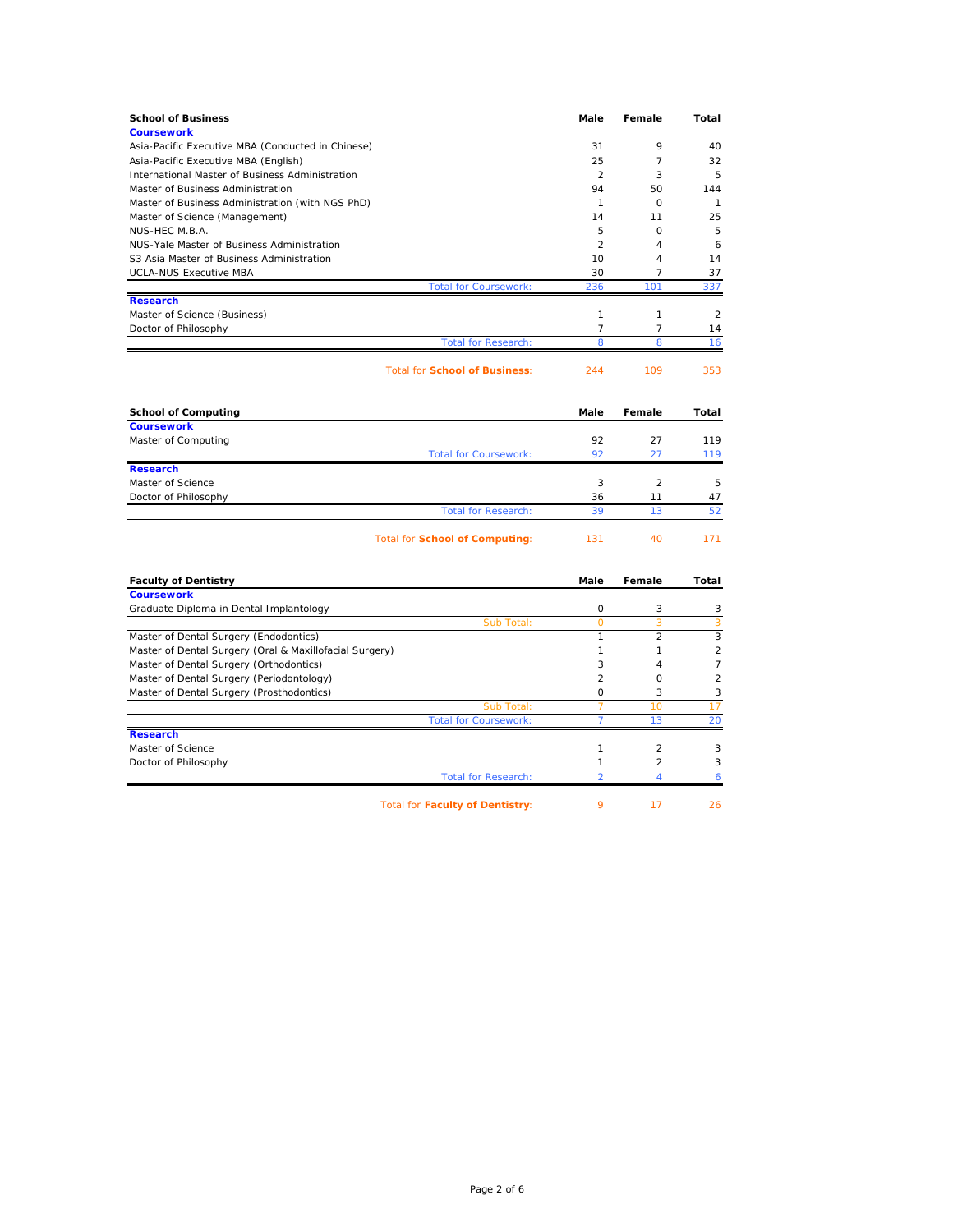| <b>School of Design &amp; Environment</b>                 | Male                                  | Female   | Total    |
|-----------------------------------------------------------|---------------------------------------|----------|----------|
| <b>Coursework</b>                                         |                                       |          |          |
| Master of Architecture                                    | 53                                    | 63       | 116      |
| Master of Arts (Urban Design)                             | 13                                    | 13       | 26       |
| Master of Landscape Architecture                          | <sup>o</sup>                          | 9        | 9        |
| Master of Science (Building Performance & Sustainability) | 9                                     | 8        | 17       |
| Master of Science (Environmental Management)              | 11                                    | 12       | 23       |
| Master of Science (Integrated Sustainable Design)         |                                       | 14       | 21       |
| Master of Science (Project Management)                    | 19                                    | 19       | 38       |
| Master of Science (Real Estate)                           | 16                                    | 8        | 24       |
|                                                           | <b>Total for Coursework:</b><br>132   | 157      | 289      |
| <b>Research</b>                                           |                                       |          |          |
| Master of Science (Building)                              |                                       | $\Omega$ |          |
| Master of Science (Real Estate and Urban Economics)       | O                                     | O        | $\Omega$ |
| Doctor of Philosophy                                      | 6                                     | 8        | 14       |
| NUS-DTU Joint Ph.D.                                       | $\mathcal{P}$                         | O        | 2        |
|                                                           | <b>Total for Research:</b><br>$\circ$ | 8        |          |

Total for **School of Design & Environment:** 141 165 306

| <b>Faculty of Engineering</b>                                 | Male           | Female         | Total          |
|---------------------------------------------------------------|----------------|----------------|----------------|
| <b>Coursework</b>                                             |                |                |                |
| Graduate Diploma in Aviation Management                       | 0              | O              | 0              |
| Sub Total:                                                    | $\Omega$       | $\Omega$       | $\circ$        |
| M.Sc (Hydraulic Engrg & Water Resources Mgmt)                 | 10             | 5              | 15             |
| Master of Science (Chemical Engineering)                      | 21             | 14             | 35             |
| Master of Science (Civil Engineering)                         | 48             | 23             | 71             |
| Master of Science (Electrical Engineering)                    | 79             | 28             | 107            |
| Master of Science (Environmental Engineering)                 | 12             | 15             | 27             |
| Master of Science (Geotechnical Engineering)                  | 14             | $\mathfrak{p}$ | 16             |
| Master of Science (Industrial and Systems Engineering)        | 54             | 30             | 84             |
| Master of Science (Intellectual Property Management)          | 4              | 5              | 9              |
| Master of Science (Management of Technology)                  | 39             | 16             | 55             |
| Master of Science (Materials Science and Engineering)         | 15             | 5              | 20             |
| Master of Science (Mechanical Engineering)                    | 46             | 12             | 58             |
| Master of Science (Mechatronics)                              | 2              | $\overline{2}$ | $\overline{4}$ |
| Master of Science (Offshore Technology)                       | 31             | 6              | 37             |
| Master of Science (Safety, Health & Environmental Technology) | 23             | 15             | 38             |
| Master of Science (Supply Chain Management)                   | 28             | 40             | 68             |
| Master of Science (Systems Design and Management)             | 13             | 10             | 23             |
| Master of Science (Transportation Systems and Management)     | 7              | 4              | 11             |
| <b>Total for Coursework:</b>                                  | 446            | 232            | 678            |
| <b>Research</b>                                               |                |                |                |
| Master of Engineering                                         | 23             | 9              | 32             |
| Doctor of Philosophy                                          | 141            | 64             | 205            |
| NUS-ICL Joint Ph.D. (FoE)                                     | $\overline{2}$ | $\Omega$       | $\overline{2}$ |
| NUS-IITM Joint Ph.D.                                          | 1              | $\Omega$       | 1              |
| <b>Total for Research:</b>                                    | 167            | 73             | 240            |
| <b>Total for Faculty of Engineering:</b>                      | 613            | 305            | 918            |

| <b>Faculty of Law</b> | Male | Female | Total |
|-----------------------|------|--------|-------|

| <b>Coursework</b>                                       |                              |          |          |                |
|---------------------------------------------------------|------------------------------|----------|----------|----------------|
| Graduate Diploma in Maritime & Arbitration              |                              | 3        | 3        | 6              |
|                                                         | Sub Total:                   |          | 3        | 6              |
| Master of Laws                                          |                              | 3        | 4        | $\overline{7}$ |
| Master of Laws (Asian Legal Studies)                    |                              |          |          | 3              |
| Master of Laws (Corporate & Financial Services Law)     |                              | 9        | 25       | 34             |
| Master of Laws (Intellectual Property & Technology Law) |                              | O        | 5        | 5              |
| Master of Laws (International & Comparative Law)        |                              | 3        | 6        | 9              |
| Master of Laws (International Business Law)             |                              | 18       | 27       | 45             |
| Master of Laws (Maritime Law)                           |                              | $\Omega$ | 11       | 11             |
|                                                         | Sub Total:                   | 35       | 79       | 114            |
|                                                         | <b>Total for Coursework:</b> | 38       | 82       | 120            |
| <b>Research</b>                                         |                              |          |          |                |
| Doctor of Philosophy                                    |                              | 4        | $\Omega$ |                |
|                                                         | <b>Total for Research:</b>   |          |          |                |
| Total for Faculty of Law:                               |                              | 42       | 82       | 124            |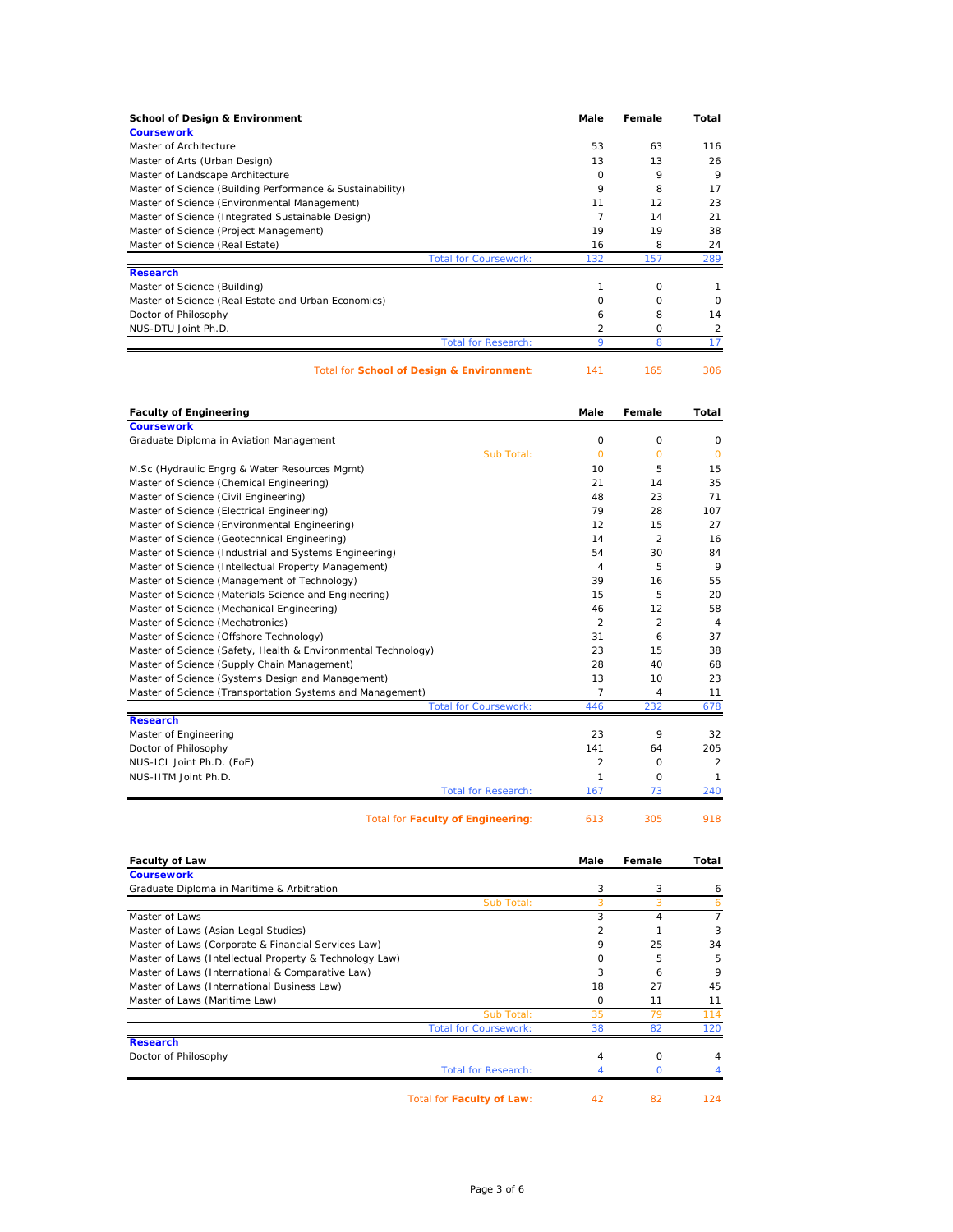| Lee Kuan Yew School of Public Policy                       | Male                             | Female         | Total          |
|------------------------------------------------------------|----------------------------------|----------------|----------------|
| <b>Coursework</b>                                          |                                  |                |                |
| Master in Public Administration                            | 43                               | 15             | 58             |
| Master in Public Administration and Management             | 32                               | 21             | 53             |
| Master in Public Management                                | 14                               | 5              | 19             |
| Master in Public Policy                                    | 33                               | 39             | 72             |
| Sub Total:                                                 | 122                              | 80             | 202            |
| <b>Total for Coursework:</b>                               | 122                              | 80             | 202            |
| <b>Research</b>                                            |                                  |                |                |
| Doctor of Philosophy                                       | $\overline{2}$<br>$\overline{a}$ | $\circ$        | $\overline{c}$ |
| <b>Total for Research:</b>                                 |                                  | $\overline{0}$ | $\overline{2}$ |
| Total for Lee Kuan Yew School of Public Policy:            | 124                              | 80             | 204            |
| Saw Swee Hock School of Public Health                      | Male                             | Female         | Total          |
| <b>Coursework</b>                                          |                                  |                |                |
| Graduate Diploma in Applied Epidemiology                   | $\mathbf 0$                      | $\mathbf{1}$   | $\mathbf{1}$   |
| Master of Public Health                                    | 13                               | 30             | 43             |
| <b>Total for Coursework:</b>                               | 13                               | 31             | 44             |
| <b>Research</b>                                            |                                  |                |                |
| Master of Science                                          | $\mathbf{1}$                     | $\overline{2}$ | 3              |
| Doctor of Philosophy                                       | 1                                | 5              | 6              |
| <b>Total for Research:</b>                                 | $\overline{2}$                   | $\overline{7}$ | 9              |
| Total for Saw Swee Hock School of Public Health:           | 15                               | 38             | 53             |
| <b>Faculty of Science</b>                                  | Male                             | Female         | Total          |
| <b>Coursework</b>                                          |                                  |                |                |
| Joint Master of Science in Industrial Chemistry            | 6                                | 5              | 11             |
| Master of Science (Applied Physics)                        | 9                                | $\overline{4}$ | 13             |
| Master of Science (Chemistry)                              | 8                                | 24             | 32             |
| Master of Science (Mathematics)                            | 13                               | 12             | 25             |
| Master of Science (Pharmaceutical Sciences and Technology) | 3                                | 6              | 9              |
| Master of Science (Physics)                                | 3                                | 3              | 6              |
| Master of Science (Quantitative Finance)                   | 23                               | 26             | 49             |
| Master of Science (Statistics)                             | 34                               | 57             | 91             |
| NUS-ANU Master of Science (Science Communication)          | 5                                | 8              | 13             |
| Doctor of Pharmacy                                         | 3                                | 9              | 12             |
| <b>Total for Coursework:</b>                               | 107                              | 154            | 261            |
| <b>Research</b>                                            |                                  |                |                |
| Master of Science                                          | 24                               | 21             | 45             |
| Doctor of Philosophy                                       | 96                               | 82             | 178            |
| NUS-ICL Joint Ph.D. (FoS)                                  | $\overline{2}$                   | $\circ$        | 2              |
| NUS-IITM Joint Ph.D.                                       | O                                | $\mathbf{1}$   | $\mathbf{1}$   |
| Ph.D. in Mechanobiology (FoS)                              | 3                                | 3              | 6              |
| <b>Total for Research:</b>                                 | 125                              | 107            | 232            |
| <b>Total for Faculty of Science:</b>                       | 232                              | 261            | 493            |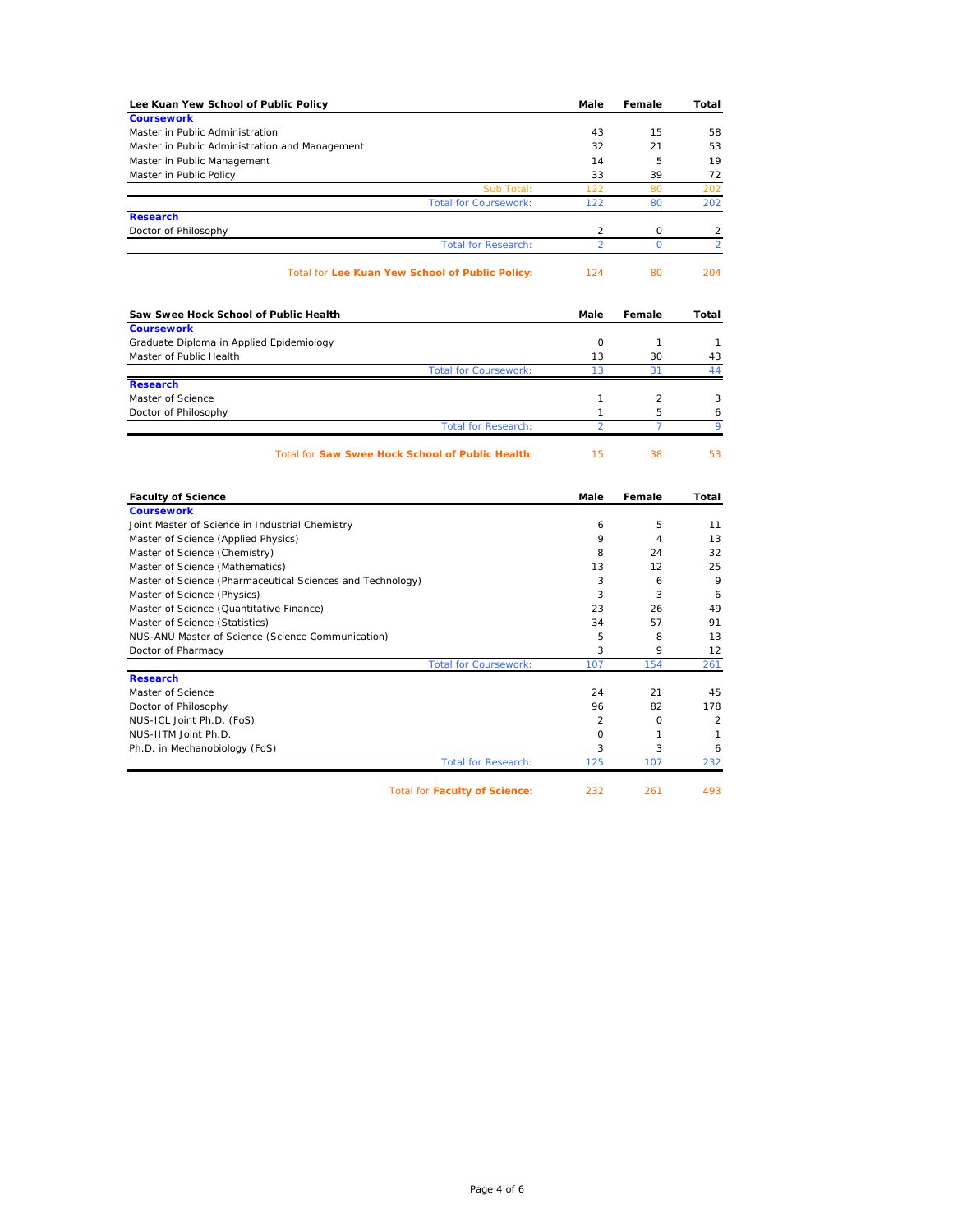| Yong Loo Lin School of Medicine                                                 | Male                | Female         | <b>Total</b>   |
|---------------------------------------------------------------------------------|---------------------|----------------|----------------|
| <b>Coursework</b>                                                               |                     |                |                |
| Graduate Diploma in Family Medicine                                             | 36                  | 31             | 67             |
| Graduate Diploma in Family Practice Dermatology                                 | 11                  | 16             | 27             |
| Graduate Diploma in Geriatric Medicine                                          | 8                   | 10             | 18             |
| Graduate Diploma in Mental Health                                               | 10                  | 7              | 17             |
| Graduate Diploma in Occupational Medicine                                       | 17                  | 5              | 22             |
| Graduate Diploma in Palliative Medicine                                         | 14                  | 6              | 20             |
| <b>Sub Total</b>                                                                | 96                  | 75             | 171            |
| Master of Clinical Investigation                                                | 9                   | 8              | 17             |
| Master of Medicine (Anaesthesiology)                                            | 8                   | 14             | 22             |
| Master of Medicine (Diagnostic Radiology)                                       | 17<br>12            | 17<br>6        | 34<br>18       |
| Master of Medicine (Emergency Medicine)<br>Master of Medicine (Family Medicine) | 12                  | 18             | 30             |
| Master of Medicine (Internal Medicine)                                          | 26                  | 52             | 78             |
| Master of Medicine (Obstetrics and Gynaecology)                                 | 3                   | $\overline{2}$ | 5              |
| Master of Medicine (Ophthalmology)                                              | $\overline{7}$      | 5              | 12             |
| Master of Medicine (Orthopaedic Surgery)                                        | 14                  | 1              | 15             |
| Master of Medicine (Otorhinolaryngology)                                        | 6                   | 6              | 12             |
| Master of Medicine (Paediatric Medicine)                                        | 6                   | 23             | 29             |
| Master of Medicine (Surgery)                                                    | 19                  | $\overline{7}$ | 26             |
| Master of Nursing                                                               | $\overline{4}$      | 16             | 20             |
| Master of Science (Speech and Language Pathology)                               | 0                   | 1              | 1              |
| Sub Total:                                                                      | 143                 | 176            | 319            |
| <b>Total for Coursework:</b>                                                    | 239                 | 251            | 490            |
| <b>Research</b>                                                                 |                     |                |                |
| Joint M.Sc. in Infectious Diseases, Vaccinology and Drug Discovery              | $\overline{2}$      | O              | $\overline{2}$ |
| Master of Science                                                               | 6                   | 10             | 16             |
| Master of Science (Nursing)                                                     | 0                   | 3              | 3              |
| Doctor of Philosophy                                                            | 44                  | 59             | 103            |
| Doctor of Philosophy (Nursing)                                                  | $\mathbf{1}$        | 1              | $\overline{2}$ |
| PhD in Cancer Biology                                                           | 4                   | 6              | 10             |
| <b>Total for Research:</b>                                                      | 57                  | 79             | 136            |
| Total for Yong Loo Lin School of Medicine:                                      | 296                 | 330            | 626            |
| Yong Siew Toh Conservatory of Music                                             | Male                | Female         | <b>Total</b>   |
| <b>Research</b>                                                                 |                     |                |                |
| Master of Music<br><b>Total for Research:</b>                                   | $\overline{4}$<br>4 | 1<br>1         | 5<br>5         |
|                                                                                 |                     |                |                |
| Total for Yong Siew Toh Conservatory of Music:                                  | $\overline{4}$      | 1              | 5              |
| DUKE-NUS MEDICAL SCHOOL                                                         | Male                | Female         | Total          |
| <b>Coursework</b>                                                               |                     |                |                |
| Doctor of Medicine                                                              | 22                  | 28             | 50             |
| <b>Total for Coursework:</b>                                                    | 22                  | 28             | 50             |
| <b>Research</b>                                                                 |                     |                |                |
| Doctor Of Philosophy                                                            | 2<br>$\overline{2}$ | 3              | 5              |
| <b>Total for Research:</b>                                                      |                     | 3              | 5              |
| Total for Duke-NUS Graduate Medical School S'pore:                              | 24                  | 31             | 55             |